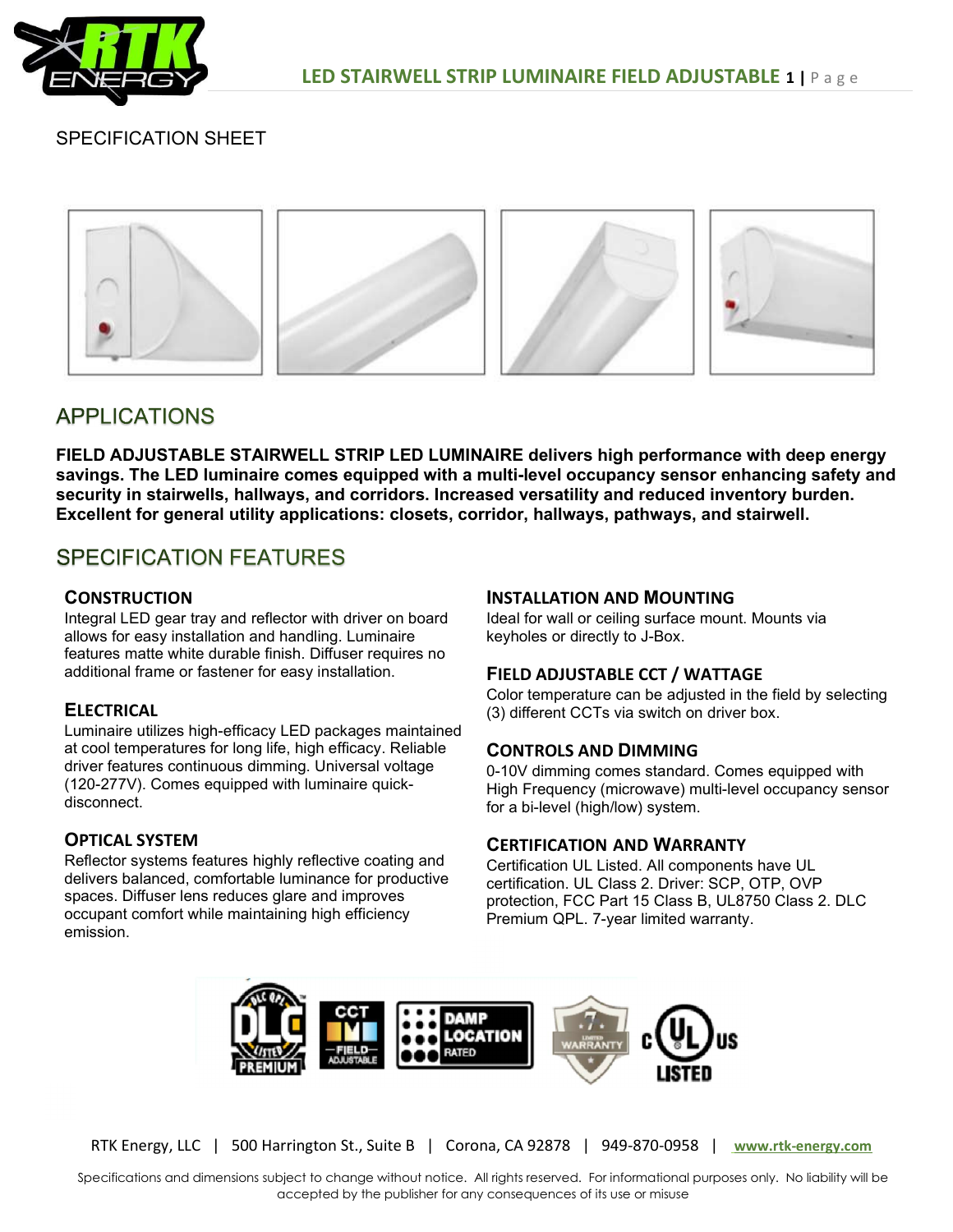## Ordering Example: rAO-STL4-TW-TK-DIM-OSDL

Product Series: rAO = Stairwell Strip Luminaire

| <b>FORM</b><br><b>FACTOR</b> | <b>WATTAGE</b>                       | <b>CCT</b>                                                  | <b>VOLTAGE</b>    | <b>DIMMING</b>                                          | <b>CONTROLS</b>                                                                 | *EMERGENCY<br><b>BACKUP</b>                              |
|------------------------------|--------------------------------------|-------------------------------------------------------------|-------------------|---------------------------------------------------------|---------------------------------------------------------------------------------|----------------------------------------------------------|
| $STL4=4'$                    | TW=Tunable<br>Wattage<br>25W/34W/40W | <b>TK=Tunable Color</b><br>Temperature<br>3500K/4000K/5000K | [Blank]= 120-277V | <b>DIM=0-10V</b><br><b>Continuous</b><br><b>Dimming</b> | OSDL=High<br><b>Frequency Multi-</b><br><b>Level Occupancy</b><br><b>Sensor</b> | [Blank]=<br>No Emergency<br><b>Backup</b><br>EM18=1800lm |

\*OPTIONAL EMERGENCY BACKUP

## TECHNICAL PARAMETERS

| <b>Fixture</b>                 |                                     | rAO-SLT4-TW-TK-DIM-OSDL                 |         |         |         |         |           |         |         |
|--------------------------------|-------------------------------------|-----------------------------------------|---------|---------|---------|---------|-----------|---------|---------|
| Input Voltage (AC)             | 120-277V                            |                                         |         |         |         |         |           |         |         |
| <b>Input Frequency</b>         | 50/60 Hz                            |                                         |         |         |         |         |           |         |         |
| <b>Rated Wattage</b>           | 25W                                 | 34W                                     | 40W     | 25W     | 34W     | 40W     | 25W       | 34W     | 40W     |
| <b>Delivered Lumens</b>        | 3,475lm                             | 4,590 lm                                | 5,280lm | 3.850lm | 5.100m  | 5,880lm | 3.575 lm  | 4.726lm | 5,440lm |
| <b>Efficacy</b>                | 139m/W                              | 135lm/W                                 | 132lm/W | 154lm/W | 150lm/W | 147lm/W | $143$ m/W | 139m/W  | 136lm/W |
| CCT <sup>1</sup>               | 3500K<br>4000K<br>5000K             |                                         |         |         |         |         |           |         |         |
| <b>CRI</b>                     | $80+$                               |                                         |         |         |         |         |           |         |         |
| Lifespan (Hours)               | 75,000                              |                                         |         |         |         |         |           |         |         |
| Color Consistency <sup>2</sup> |                                     | 5-step MacAdam Ellipse                  |         |         |         |         |           |         |         |
| L70 <sup>3</sup>               | >54 Hours                           |                                         |         |         |         |         |           |         |         |
| <b>Power Factor</b>            | >0.9                                |                                         |         |         |         |         |           |         |         |
| <b>THD</b>                     | < 20%                               |                                         |         |         |         |         |           |         |         |
| <b>Dimmina</b>                 | 0-10V Continuous (10-100%)          |                                         |         |         |         |         |           |         |         |
| <b>Operating Temperature</b>   | -20 $^{\circ}$ C to 50 $^{\circ}$ C |                                         |         |         |         |         |           |         |         |
| <b>Occupancy Sensor Type</b>   |                                     | High Frequency (Microwave), Multi-Level |         |         |         |         |           |         |         |

# MOUNTING INFORMATION





# PRODUCT DIMENSIONS



RTK Energy, LLC | 500 Harrington St., Suite B | Corona, CA 92878 | 949-870-0958 | www.rtk-energy.com

Specifications and dimensions subject to change without notice. All rights reserved. For informational purposes only. No liability will be accepted by the publisher for any consequences of its use or misuse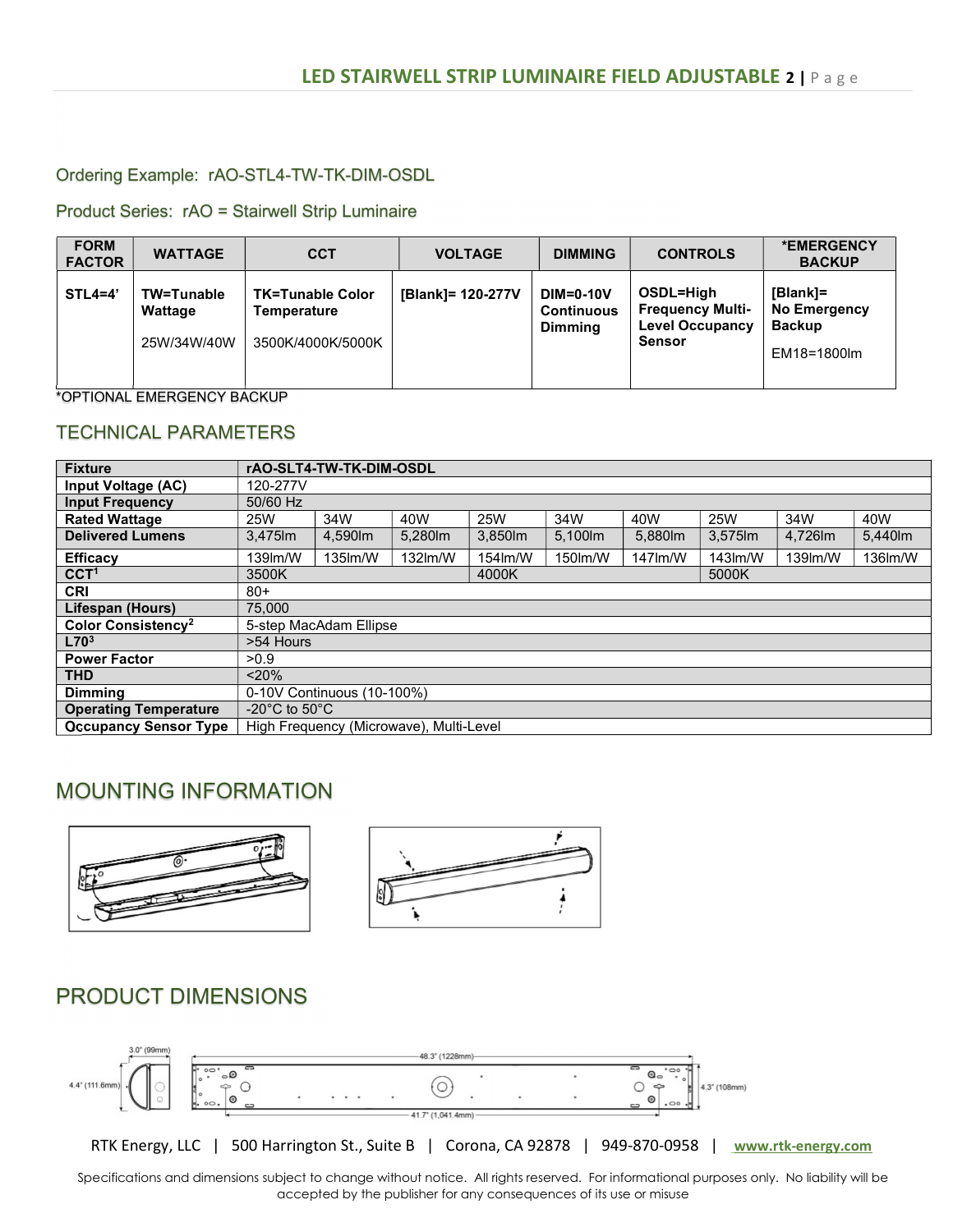# SENSOR INFORMATION

## TECHNICAL PARAMETERS

| <b>Operating Voltage</b>     | 120-277 Vac, 50/60 Hz                                        |
|------------------------------|--------------------------------------------------------------|
| <b>Rated Load</b>            | 400W @ 120Vac, 800W @ 220-277Vac(inductive)                  |
| <b>HF System</b>             | 5.8GHz+75MHz, ISM wave band                                  |
| <b>Power Consumption</b>     | <0.5mW (STANDBY)                                             |
| <b>Detection Zone</b>        | 19.7ft (@9.8ft mounting height)                              |
| <b>Detection Sensitivity</b> | 25%/50%/75%/100%                                             |
| <b>Hold Time</b>             | $5s/30s/90s/3min/20min/+$                                    |
| <b>Daylight Sensor</b>       | 5 Jux / 15 Jux / 30 Jux / 50 Jux / 100 Jux 150 Jux / Disable |
| <b>Stand-by Period</b>       | 0s/5s/3mins/10mins/30min/1h/+5∞                              |
| <b>Stand-by Dimming</b>      | 10%/20%/30%/40%/50%                                          |
| <b>Mounting Height</b>       | 20 ft Max.                                                   |
| <b>Motion Detection</b>      | $1.6 - 9.8$ ft/s                                             |
| <b>Detection Angle</b>       | 150° (wall installation)                                     |
|                              | 360° (ceiling installation)                                  |
| <b>Operating Temperature</b> | $-35^{\circ}$ C~70 $^{\circ}$ C                              |

# SENSOR SETTINGS

|    |    |    | $\overline{2}$ |      |
|----|----|----|----------------|------|
| ОN |    | ON | ON             | 100% |
|    | Ħ  | ON |                | 75%  |
|    | Ш  |    | ON             | 50%  |
|    | ٨V |    |                | 25%  |

#### Detection Area

Detection area can be reduced by selecting the combination on the DIP switch to fit precisely each application.

|  |   |    | 2  |     |
|--|---|----|----|-----|
|  |   | ON | ON | 50% |
|  | Ħ |    | ON | 30% |
|  | Ш | ON |    | 20% |
|  |   |    |    |     |

#### Stand-By Dimming Level.

The low light level you would like to have after the hold time in the long absence.

|   |    |    | 5  |                   |
|---|----|----|----|-------------------|
|   | ON | ON | ٦N | 58                |
| H |    | ON | ON | 309               |
| Ш |    |    | O٨ | 909               |
|   |    |    | ON | <b>3min</b>       |
|   |    |    |    | 30 <sub>min</sub> |
|   |    |    |    | ۰                 |

#### Hold Time

Refers to the time period the lamp remains at 100% illumination after no motion detected.

|   |   |  |    | ON | Slora  |
|---|---|--|----|----|--------|
| v | Ħ |  |    | ON | 15lux  |
|   | Ħ |  | ON | ON | 30lux  |
|   |   |  | ON | ON | 50LUx  |
|   |   |  |    |    | 100Lux |
|   |   |  | ON |    | 150Lux |
|   |   |  |    |    |        |

#### Daylight Sensor

The sensor can be set to only allow the lamp to illuminate below a defined ambient brightness threshold. When set to Disable mode, the daylight sensor will switch on the lamp when motion is detected of ambient light level. 100lux, 100lux, 50lux: twilight operation, 10luv, 5lux: darkener operation only.

Note: that daylight sensor is active only when lamp totally switches off.

|   | 6  |    | 8  |             |
|---|----|----|----|-------------|
|   |    | ON | ON | 0S          |
| Ħ |    | ON | ON | 5\$         |
| Ш | ON |    | ON | <b>5min</b> |
|   |    |    | ON | Omin        |
|   |    | ON |    | 30min       |
| ı |    | ON |    | ١H          |
|   |    |    |    |             |

#### Stand-By Period

Refers to the time the lamp remains at a low light level before it completely switches off in the long absence of people. When set to Disable mode, the low light is maintained until motion is detected.

RTK Energy, LLC | 500 Harrington St., Suite B | Corona, CA 92878 | 949-870-0958 | www.rtk-energy.com

Specifications and dimensions subject to change without notice. All rights reserved. For informational purposes only. No liability will be accepted by the publisher for any consequences of its use or misuse